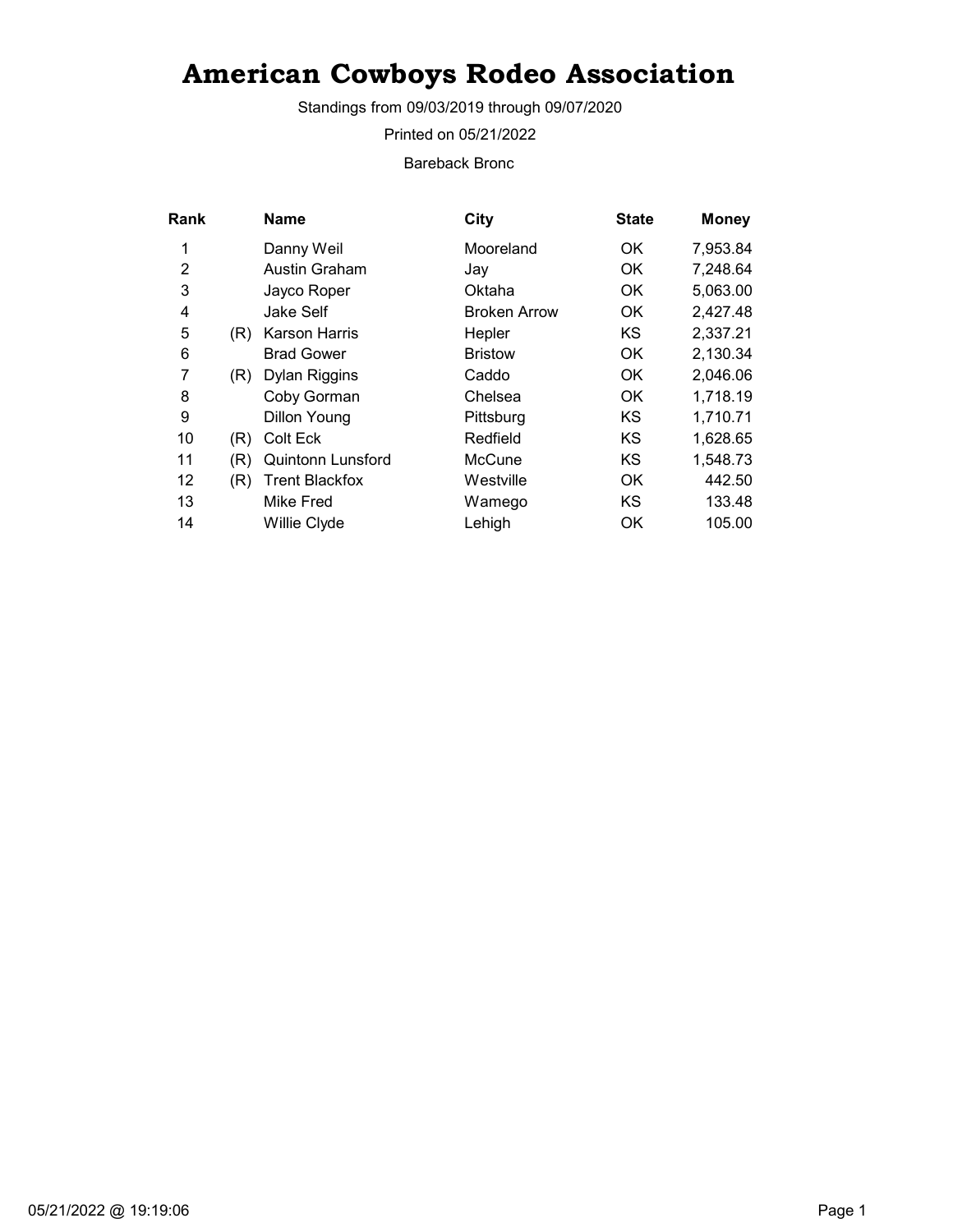Standings from 09/03/2019 through 09/07/2020

Printed on 05/21/2022

Bull Riding

| Rank           |     | Name                    | City                  | <b>State</b> | <b>Money</b> |
|----------------|-----|-------------------------|-----------------------|--------------|--------------|
| 1              | (R) | <b>Ryan Roberts</b>     | Okmulgee              | OK           | 9,189.20     |
| $\overline{2}$ |     | Dason Janes             | Muldrow               | OK           | 4,296.73     |
| 3              | (R) | Deklan Garland          | Foster                | OK           | 4,219.89     |
| 4              | (R) | Mason Spain             | Forney                | ТX           | 4,028.58     |
| 5              |     | Kinley Hignite          | Colcord               | OK           | 3,632.21     |
| 6              |     | Hunter Tate             | Riverton              | KS           | 3,225.31     |
| 7              |     | <b>Lukasey Morris</b>   | Union City            | OK           | 2,873.78     |
| 8              | (R) | Wrangler Dunda          | Stratford             | OK           | 2,138.13     |
| 9              |     | <b>Fulton Rutland</b>   | Westville             | <b>OK</b>    | 1,754.98     |
| 10             | (R) | <b>Shane Proctor</b>    | Delaware              | 0K           | 1,726.93     |
| 11             |     | Zach Weaver             | Bella Vista           | AR           | 1,329.36     |
| 12             |     | <b>Rhett King</b>       | Cushing               | OK           | 1,156.54     |
| 13             |     | Kolt Forinash           | Rose                  | OK           | 938.85       |
| 14             |     | Hayden Harris           | <b>Hulbert</b>        | OK           | 725.23       |
| 15             |     | Kody Aldrich            | <b>Skiatook</b>       | OK           | 591.24       |
| 16             |     | Cash Keeling            | Purdy                 | МO           | 516.15       |
| 17             |     | Logan Robrahn           | <b>Siloam Springs</b> | AR           | 505.04       |
| 18             | (R) | Paycen Dennis           | Winslow               | AR           | 299.00       |
| 19             |     | <b>Matthew Hennelly</b> | Miami                 | OK           | 211.41       |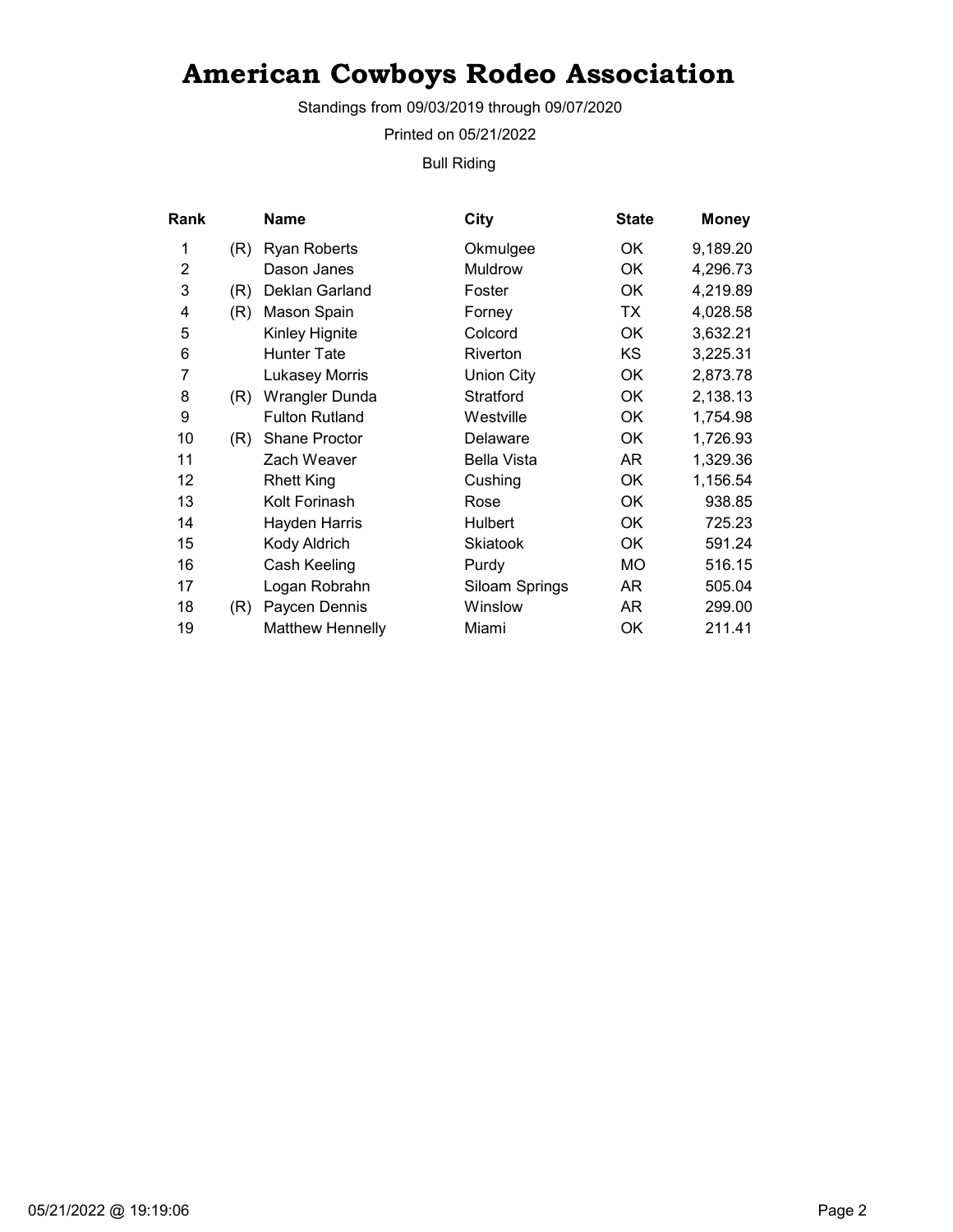Standings from 09/03/2019 through 09/07/2020

Printed on 05/21/2022

Saddle Bronc

| Rank |     | <b>Name</b>          | City                | <b>State</b> | <b>Money</b> |
|------|-----|----------------------|---------------------|--------------|--------------|
| 1    |     | Cody Goertzen        | <b>Union City</b>   | OK           | 10,844.38    |
| 2    |     | <b>Blane Stacy</b>   | <b>Blanchard</b>    | OK           | 6,054.86     |
| 3    | (R) | <b>Shane Proctor</b> | Delaware            | <b>OK</b>    | 3,478.66     |
| 4    | (R) | <b>Dalton Davis</b>  | Stillwater          | OK.          | 2,231.90     |
| 5    |     | <b>Chase Gabriel</b> | <b>Grain Valley</b> | <b>MO</b>    | 1,467.65     |
| 6    |     | Rowdy Chesser        | Aline               | <b>OK</b>    | 1,325.61     |
| 7    |     | Drew Johnson         | Conway              | AR           | 1,215.11     |
| 8    | (R) | Cable Wareham        | Whiting             | KS           | 913.34       |
| 9    | 'R) | Jeffery Parson       | Springdale          | AR           | 195.96       |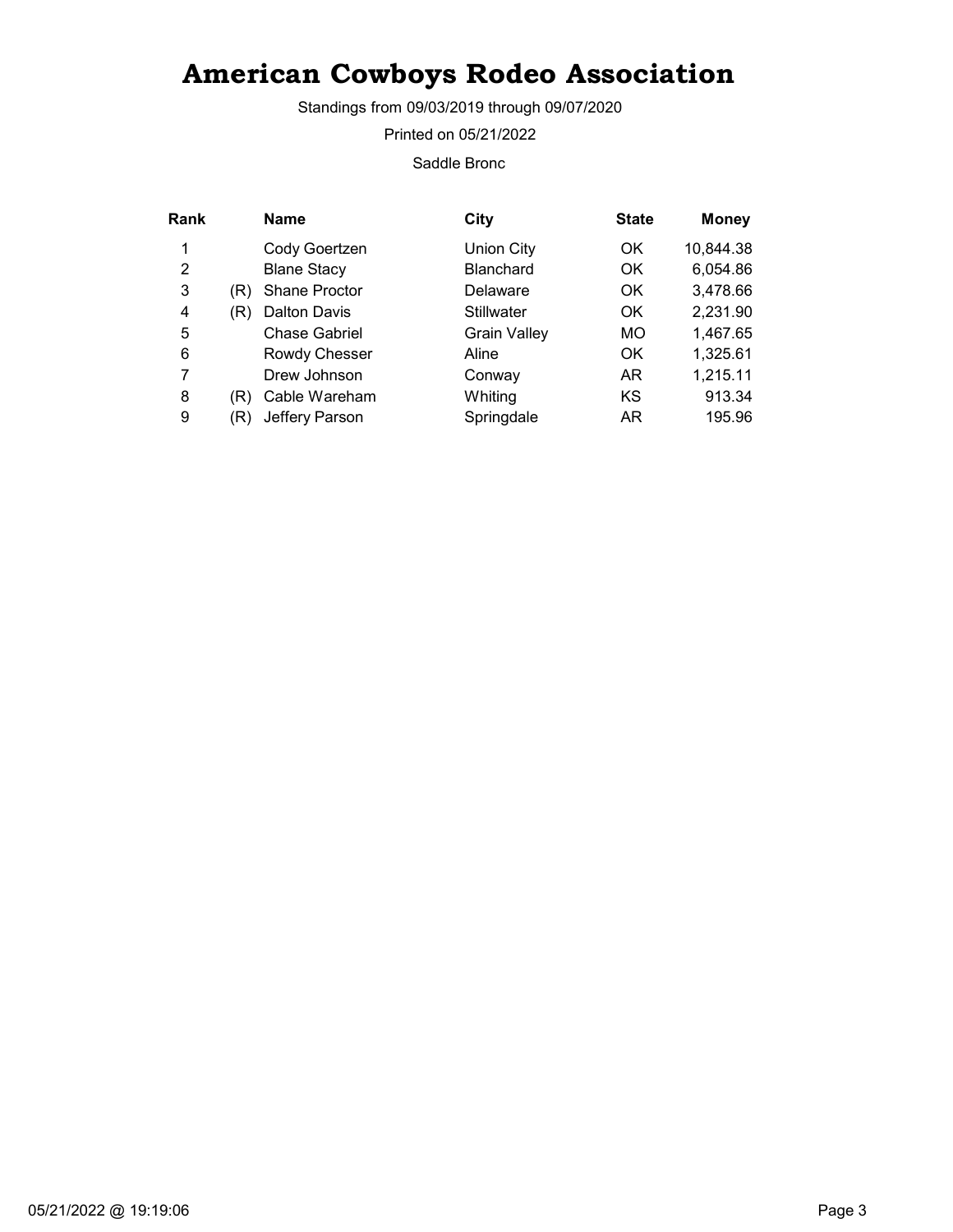Standings from 09/03/2019 through 09/07/2020

Printed on 05/21/2022

Tie-Down Roping

| Rank           |     | <b>Name</b>            | City              | <b>State</b> | <b>Money</b> |
|----------------|-----|------------------------|-------------------|--------------|--------------|
| 1              |     | <b>Trent Creager</b>   | <b>Stillwater</b> | OK           | 10,836.43    |
| $\overline{2}$ |     | <b>Blake Deckard</b>   | Eufaula           | <b>OK</b>    | 6,858.38     |
| 3              |     | JC King                | <b>Stilwell</b>   | OK           | 6,723.04     |
| 4              |     | Stevie Brickey         | Tahlequah         | OK           | 5,573.20     |
| 5              |     | R.J. Straw             | Lenapah           | OK           | 5,525.83     |
| 6              |     | Glenn Jackson          | Okmulgee          | OK           | 5,232.32     |
| 7              |     | <b>Grant Ellingsen</b> | Kellyville        | OK           | 4,493.91     |
| 8              |     | Ben Piazza             | <b>Twin Oaks</b>  | OK           | 3,953.38     |
| 9              |     | <b>Adam Quimby</b>     | Stillwater        | OK           | 3,846.14     |
| 10             |     | <b>Tylen Layton</b>    | Copan             | OK           | 3,588.37     |
| 11             |     | <b>Marley Berger</b>   | Udall             | KS           | 3,336.76     |
| 12             |     | William Whayne         | Tulsa             | OK           | 3,106.72     |
| 13             |     | Stephen Reagor         | Tulsa             | OK           | 2,932.02     |
| 14             |     | Marco Thompson         | Cusing            | OK           | 2,413.69     |
| 15             |     | Nathan Hughes          | Colcord           | OK           | 2,335.92     |
| 16             | (R) | Nolan Ritchie          | Copan             | OK           | 2,164.37     |
| 17             |     | Jeffrey K. Miller      | <b>Blue Mound</b> | <b>KS</b>    | 2,138.97     |
| 18             |     | Ethan Hill             | S. Coffeyville    | OK           | 2,129.80     |
| 19             |     | Quinton Inman          | Vinita            | OK           | 2,025.63     |
| 20             |     | Zalin Edwards          | Wagoner           | OK           | 2,023.03     |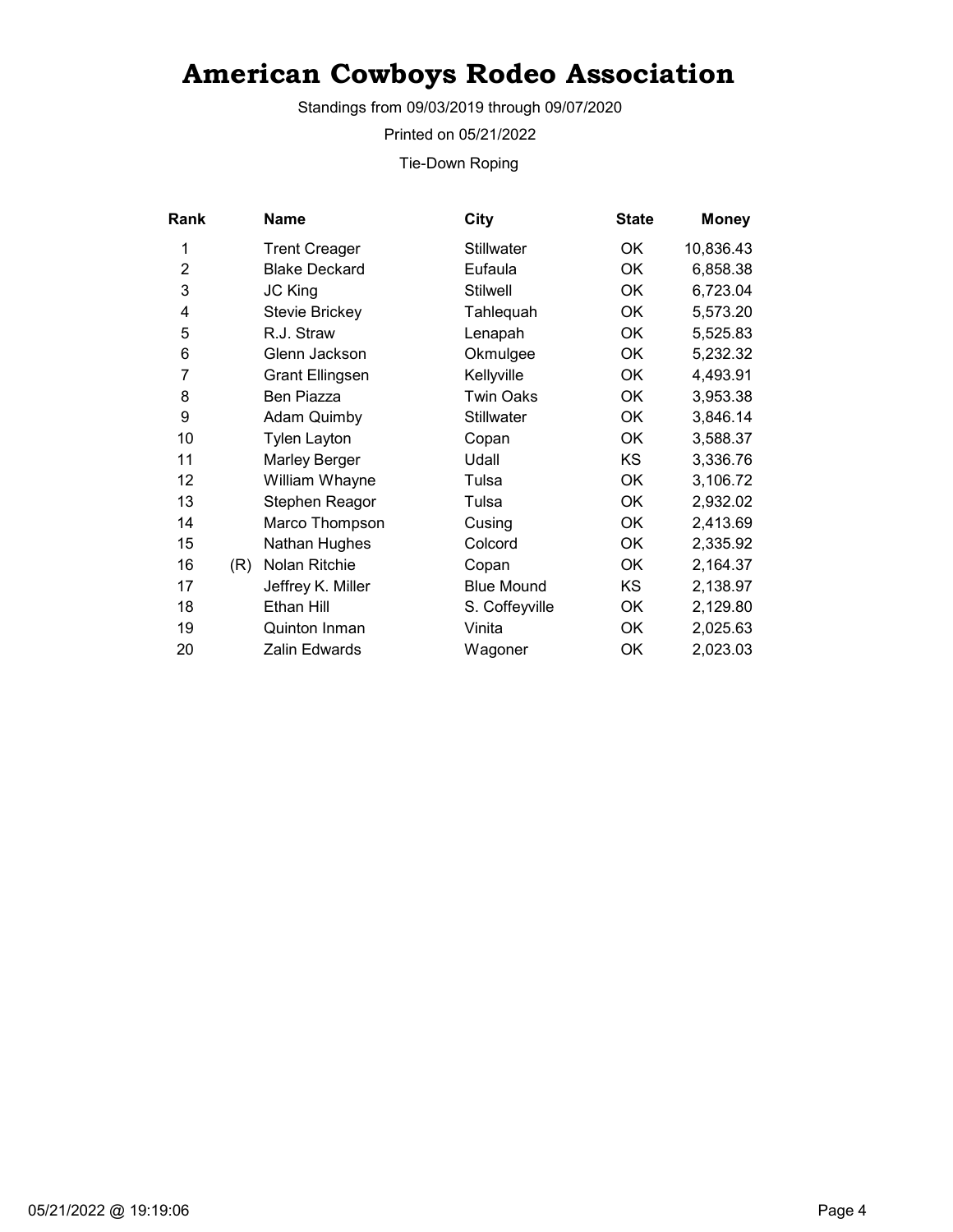Standings from 09/03/2019 through 09/07/2020

Printed on 05/21/2022

Steer Wrestling

| Rank           |     | Name                   | City              | <b>State</b> | <b>Money</b> |
|----------------|-----|------------------------|-------------------|--------------|--------------|
| 1              |     | David Reagor Jr.       | <b>Morris</b>     | OK           | 10,305.57    |
| $\overline{2}$ |     | <b>Stewart Gulager</b> | Ft. Scott         | KS           | 7,954.08     |
| 3              |     | <b>Riley Duvall</b>    | Checotah          | OK           | 6,010.12     |
| 4              |     | Hunter Washburn        | Jones             | OK           | 5,306.70     |
| 5              | (R) | Mason Couch            | Durant            | 0K           | 4,802.11     |
| 6              |     | Jeffrey K. Miller      | <b>Blue Mound</b> | <b>KS</b>    | 4,055.66     |
| 7              |     | Laramie Warren         | Adair             | OK           | 3,730.80     |
| 8              |     | Newt Bush              | Whitefield        | OK           | 3,697.18     |
| 9              |     | <b>Tyler Harris</b>    | Pleasanton        | KS.          | 3,504.55     |
| 10             |     | <b>Connor Gentry</b>   | Pleasanton        | KS           | 3,104.36     |
| 11             | (R) | Augustus (Gus) Franzen | Kearney           | <b>NE</b>    | 3,099.08     |
| 12             |     | <b>Austin Mason</b>    | Hennryetta        | OK           | 3,022.94     |
| 13             |     | Danell Tipton          | Spencer           | OK           | 2,201.50     |
| 14             | (R) | Phillip Cole Martin    | Claremore         | OK           | 1,726.88     |
| 15             | (R) | Tony Aska              | Tulsa             | 0K           | 1,300.01     |
| 16             |     | Cody Brecheisen        | Wyandotte         | OK           | 1,287.52     |
| 17             |     | Jeremy Phillips        | Morrilton         | AR           | 1,103.19     |
| 18             |     | Tommy Jones            | Republic          | MO           | 1,090.87     |
| 19             |     | Keith Ball             | <b>Bruner</b>     | MO           | 826.60       |
| 20             |     | Jake Morgan            | Talala            | OK           | 819.99       |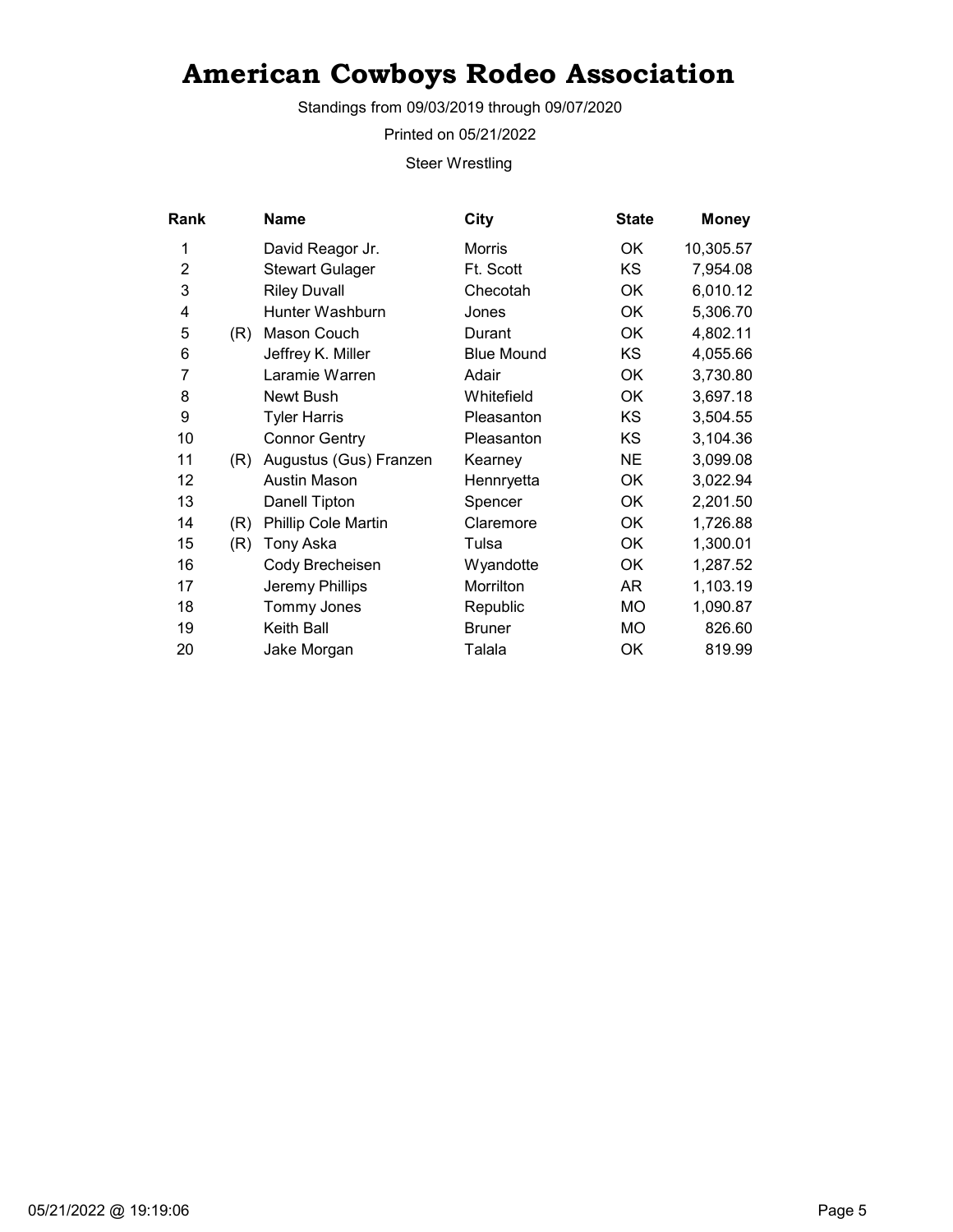Standings from 09/03/2019 through 09/07/2020

Printed on 05/21/2022

Cowgirl Barrel Racing

| Rank           |     | Name                   | City                 | <b>State</b> | <b>Money</b> |
|----------------|-----|------------------------|----------------------|--------------|--------------|
| 1              |     | Stephanie Joyner       | Henryetta            | OK           | 8,767.95     |
| $\overline{2}$ |     | <b>Brookelyn Owens</b> | <b>Muldrow</b>       | <b>OK</b>    | 8,445.55     |
| 3              | (R) | Cayla Small            | Wilson               | OK           | 7,891.75     |
| 4              |     | Kara Kreder            | Collinsville         | ОK           | 6,518.44     |
| 5              | (R) | Taylor Reazin          | Peculiar             | МO           | 5,076.06     |
| 6              | (R) | <b>Shelby Hicks</b>    | Ft. Smith            | AR           | 4,729.18     |
| 7              | (R) | Megan Poole            | <b>Council Grove</b> | KS           | 4,542.01     |
| 8              |     | <b>Kynder Starr</b>    | Catoosa              | <b>OK</b>    | 4,475.52     |
| 9              |     | <b>Ashlie Withrow</b>  | Henryetta            | OK           | 4,229.32     |
| 10             |     | Libby Berger           | Udall                | <b>KS</b>    | 3,639.59     |
| 11             |     | Lacinda Rose           | Willard              | MO           | 3,442.04     |
| 12             |     | Jaiden Wilmoth         | Gentry               | AR           | 3,243.99     |
| 13             |     | Sallye Williams        | <b>Skiatook</b>      | ОK           | 2,635.45     |
| 14             |     | <b>Allie Coones</b>    | Cassville            | МO           | 2,487.45     |
| 15             | (R) | <b>Trisha Shields</b>  | Pauls Valley         | OK           | 2,401.99     |
| 16             |     | Emma Charleston        | Reeds                | МO           | 2,282.54     |
| 17             | (R) | Ivy Saebens            | Nowata               | <b>OK</b>    | 2,190.65     |
| 18             |     | Andee Jo Haden         | <b>Bentonville</b>   | AR           | 2,075.56     |
| 19             |     | Jeannie McKee          | Lenapah              | OK           | 2,018.56     |
| 20             | (R) | <b>Bre Dunn</b>        | Greenwood            | AR           | 1,886.65     |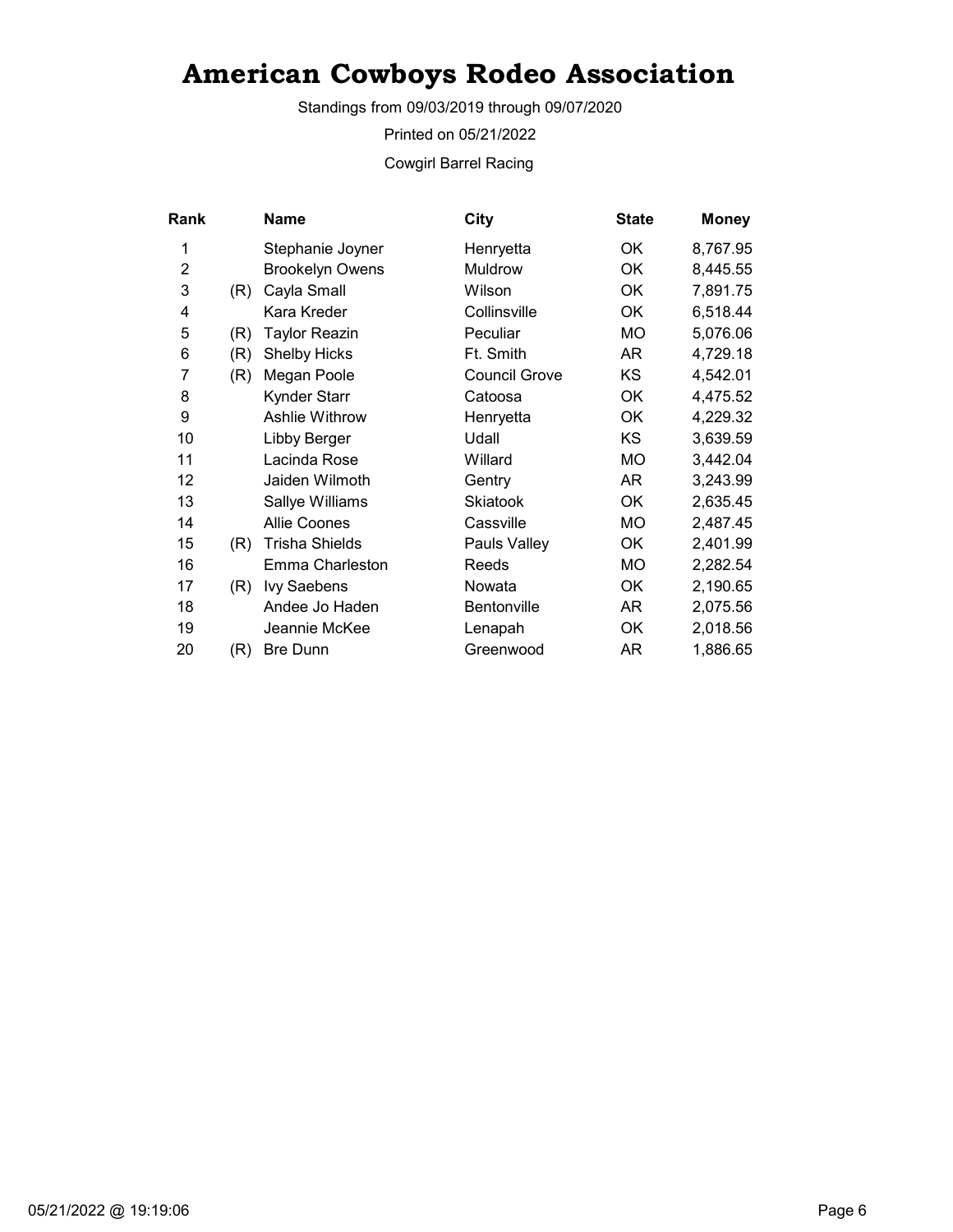Standings from 09/03/2019 through 09/07/2020

Printed on 05/21/2022

Header Team Roping

| <b>Rank</b>    |     | Name                   | City            | <b>State</b> | <b>Money</b> |
|----------------|-----|------------------------|-----------------|--------------|--------------|
| 1              |     | <b>Brent Mibb</b>      | Pryor           | OK.          | 12,194.41    |
| $\overline{2}$ |     | Casey Hicks            | Talala          | <b>OK</b>    | 11,088.73    |
| 3              |     | AJ Horton              | Stigler         | <b>OK</b>    | 7,915.54     |
| 4              |     | Jake Cooper            | Westville       | OK           | 7,874.06     |
| 5              |     | Adam Hubler            | Warner          | OK           | 7,780.99     |
| 6              |     | Eric Flurry            | Spiro           | OK           | 7,293.51     |
| 7              |     | <b>Coleman Proctor</b> | Pryor           | OK           | 6,911.05     |
| 8              |     | <b>Trevor Howard</b>   | Pocola          | OK           | 6,056.66     |
| 9              |     | <b>Jesse Stipes</b>    | Salina          | OK           | 5,825.38     |
| 10             |     | David Walker           | Diamond         | <b>MO</b>    | 5,758.49     |
| 11             |     | Cale Markham           | Vinita          | OK           | 5,418.65     |
| 12             |     | Clay Shoop             | Inola           | <b>OK</b>    | 4,693.67     |
| 13             |     | <b>Terry Crow</b>      | Miami           | OK           | 4,503.01     |
| 14             |     | <b>Dalton Turner</b>   | Sidney          | AR           | 3,541.61     |
| 15             | (R) | Paul Hebert            | Willard         | MO           | 3,399.75     |
| 16             | (R) | <b>Tyler Hobert</b>    | Alva            | OK           | 2,184.07     |
| 17             |     | Gable Hilderbrand      | <b>Bartlett</b> | KS           | 1,960.97     |
| 18             |     | Cash Hendrick          | Drumright       | OK           | 1,916.17     |
| 19             |     | Ralph Williams         | Skiatook        | OK           | 1,516.80     |
| 20             |     | Jordan Johnson         | Fayetteville    | AR           | 1,496.28     |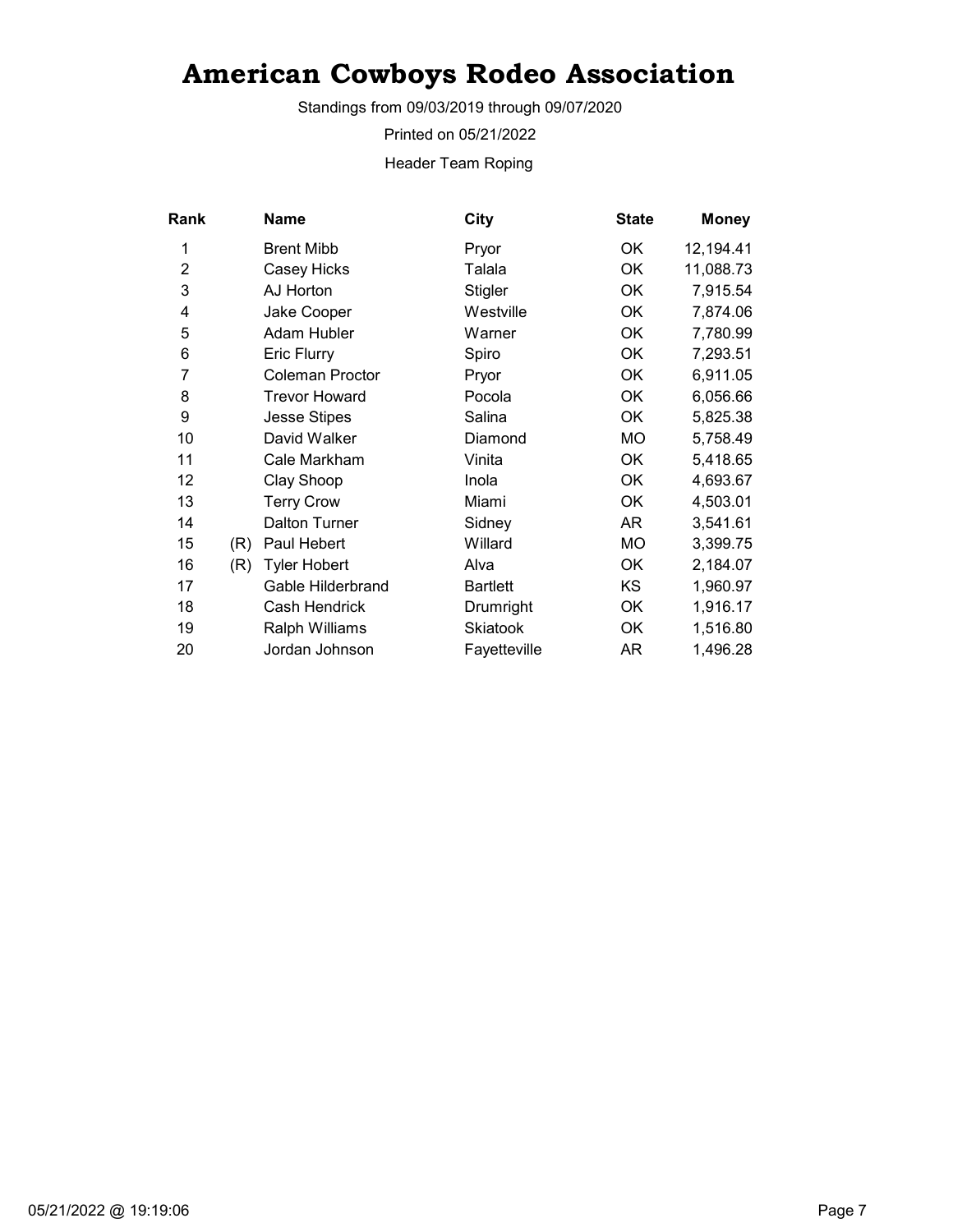Standings from 09/03/2019 through 09/07/2020

Printed on 05/21/2022

Heeler Team Roping

| Rank           |     | <b>Name</b>                | City                 | <b>State</b> | <b>Money</b> |
|----------------|-----|----------------------------|----------------------|--------------|--------------|
| 1              |     | <b>Griffin Passmore</b>    | Rose                 | ОK           | 11,134.48    |
| $\overline{2}$ |     | <b>Stitches Stanley</b>    | Wagoner              | ОK           | 9,318.80     |
| 3              |     | Kyle Horton                | Stigler              | OK           | 8,757.17     |
| 4              |     | <b>Tyler Hutchins</b>      | Rose                 | <b>OK</b>    | 8,476.99     |
| 5              | (R) | Levi Pettigrew             | Sallisaw             | OK           | 8,140.86     |
| 6              |     | Johnathon Hamby            | Hulbert              | OK           | 6,744.91     |
| 7              |     | Cooper Freeman             | Carthage             | МO           | 5,961.81     |
| 8              |     | Cody Doescher              | <b>Webbers Falls</b> | OK           | 5,716.33     |
| 9              |     | Jake Pianalto              | Rose                 | OK           | 5,568.13     |
| 10             |     | <b>Billie Jack Saebens</b> | Nowata               | OK           | 5,048.17     |
| 11             |     | <b>Casey Stipes</b>        | Salina               | ОK           | 4,923.40     |
| 12             |     | <b>Ryan Tittle</b>         | Inola                | ОK           | 4,708.32     |
| 13             |     | Levi Wilson                | <b>Bartlesville</b>  | OK           | 4,613.84     |
| 14             |     | Cody Heflin                | Pryor                | OK           | 3,346.28     |
| 15             | (R) | Ben Strahan                | Springfield          | MO           | 3,089.58     |
| 16             |     | <b>Chad Evans</b>          | Miami                | ОK           | 2,783.90     |
| 17             |     | Quinton Inman              | Vinita               | <b>OK</b>    | 2,028.42     |
| 18             |     | Shawn Trimble              | Coffeyville          | KS           | 1,628.05     |
| 19             |     | <b>Boop Williams</b>       | Skiatook             | OK           | 1,516.80     |
| 20             |     | Austin Gibson              | Rogers               | AR           | 1,496.28     |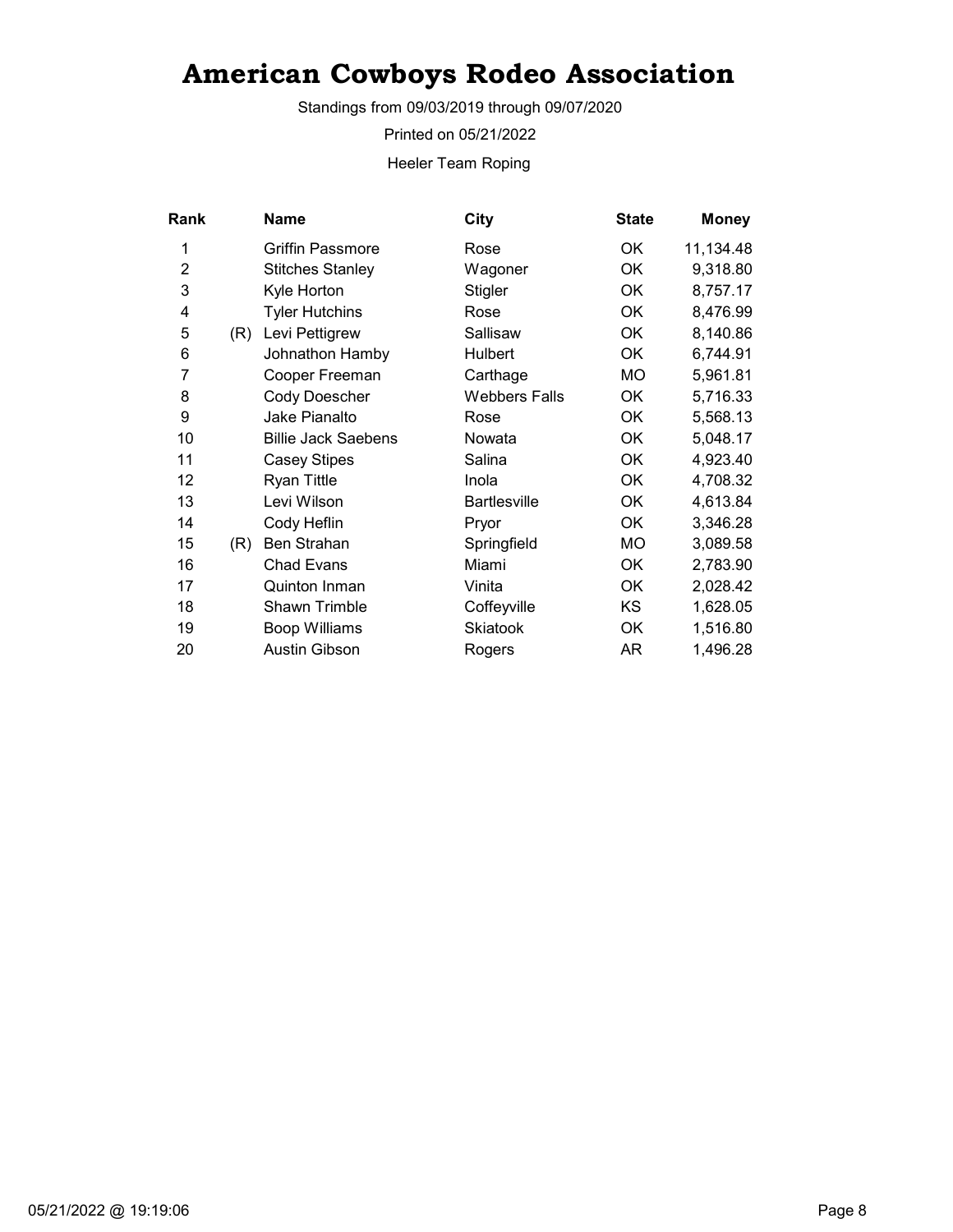Standings from 09/03/2019 through 09/07/2020

Printed on 05/21/2022

Cowgirl Breakaway

| Rank |     | Name                   | <b>City</b> | <b>State</b> | <b>Money</b> |
|------|-----|------------------------|-------------|--------------|--------------|
| 1    | (R) | Hannah Hughes          | Ft. Scott   | KS           | 10,513.97    |
| 2    | (R) | <b>Rebekah Davis</b>   | Newcastle   | OK           | 8,255.77     |
| 3    |     | Addee Larae Carder     | Miami       | OK           | 7,623.23     |
| 4    |     | Kylee Jo Horton        | Stigler     | OK           | 7,618.46     |
| 5    |     | Tamara Smith           | Wynona      | OK           | 5,971.41     |
| 6    |     | Cali Griffin           | Sperry      | OK           | 5,884.12     |
| 7    |     | Kendyl Hutton          | Sperry      | OK           | 4,993.13     |
| 8    |     | Jacey Harlan           | Afton       | OK           | 3,700.12     |
| 9    |     | Halle Tatham           | Pryor       | OK           | 3,345.57     |
| 10   |     | <b>Winter Williams</b> | Copan       | OK           | 3,191.22     |
| 11   |     | Gannyn Gower           | Proctor     | OK           | 3,179.91     |
| 12   | (R) | Jackie White           | Girard      | <b>KS</b>    | 3,052.62     |
| 13   |     | Angela Bartley         | Chouteau    | OK           | 3,049.62     |
| 14   |     | Amber Butler           | Lamar       | OK           | 2,154.53     |
| 15   | (R) | Mable McAbee           | Ansley      | <b>NE</b>    | 2,100.91     |
| 16   |     | Christi Braudrick      | Caddo       | OK           | 2,094.72     |
| 17   |     | Lacinda Rose           | Willard     | MO           | 1,967.41     |
| 18   |     | Jenna Lee Adams        | Weatherford | OK           | 1,954.17     |
| 19   |     | Ryley Lawson Layton    | Copan       | OK           | 1,875.57     |
| 20   |     | Libby Berger           | Udall       | KS           | 1,835.71     |